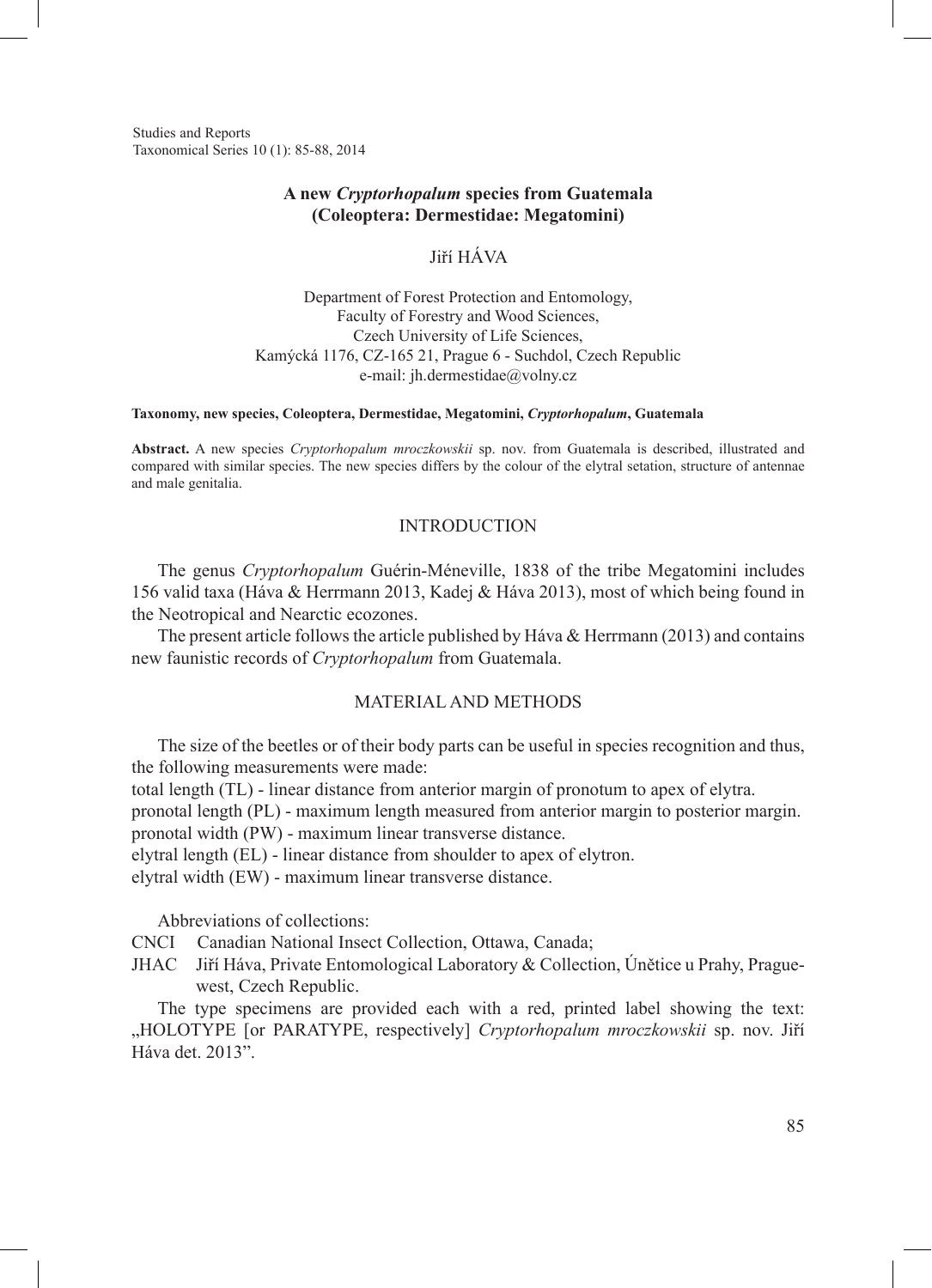## **SYSTEMATICS**

# *Cryptorhopalum mroczkowskii* **sp. nov.**

(Figs 1-5)

**Type material.** Holotype (♂): Guatemala, San Lorenzo, Zacapa Dpto., 1800 m, 10-17.vii.1986, L. LeSage lgt. / Sweeping bushes, mainly oak, in clearings, (CNCI). Paratypes ( $4 \text{ } \partial \dot{\partial}$ ,  $10 \text{ } \mathcal{Q}$ ): the same data (12 CNCI, 2 JHAC); (1 ♂): Guatemala, San Lorenzo, Zacapa Dpto., Sierra de las Minas, 1740 m, J. M. Campbell lgt. / beating mixed vegetation in pine-oak forest, (CNCI).

**Description.** Male. Dorsal surfaces of body black, ventral surfaces of body black and dark brown; oval. Body measurements (in mm): TL 2.8 PL 0.6 PW 1.4 EL 2.2 EW 1.6.

Head black, shining, coarsely punctate, sparsely covered with short black pubescence. Palpi brown. Eyes large, with extremely short, erect and hardly visible microsetae. Ocellus on front present. Antennomeres I, X, XI dark brown, other light brown, with sparsely light brown setation, antennae consisting of 11 antennomeres. Club as long as the rest of the antenna, consisting of three oval segments (Fig. 2).

Pronotum black, coarsely punctuate, sparsely covered with suberect, long black and yellow pubescence, with spots of yellow pubescence (Fig. 1); pronotal lateral margins smooth, untoothed.

Scutellum shiny black, without pubescence and distinct punctures, small and somewhat triangular.

Elytra black with three reddish spots covered by yellow pubescence, other parts sparsely covered by quite long, suberect black pubescence, punctures similar to those of pronotum, humerus with a distinct bump; epipleura not visible from above, black covered by black pubescence.

Legs and tarsi dark brown, tarsi somewhat lighter than tibiae, very sparsely covered with yellow hairs.

Prosternal process very broad, coarsely punctuate. Mesosternum sparsely covered with suberect, long yellow pubescence and coarsely punctuate.

Abdominal ventrites dark brown, coarsely punctuate, sparsely covered with long, recumbent yellow pubescence. Ventrite V apically with a spot of long brown pubescence. The 9<sup>th</sup> ventrite as in Fig. 5.

Aedeagus (Fig. 4).

**Female.** Externally similar to the male, but differing in structure of antennal club (Fig. 3).

**Variability.** Body measurements (in mm): TL 2.7-3.4 PL 0.6-0.8 PW 1.4-1.7 EL 2.2-2.7 EW 1.6-2.0.

**Etymology.** Dedicated in memoriam to my colleague in Dermestidae Maciej Mroczkowski (Poland).

**Differential diagnosis.** The new species is similar to the following species, but differs from them as follows: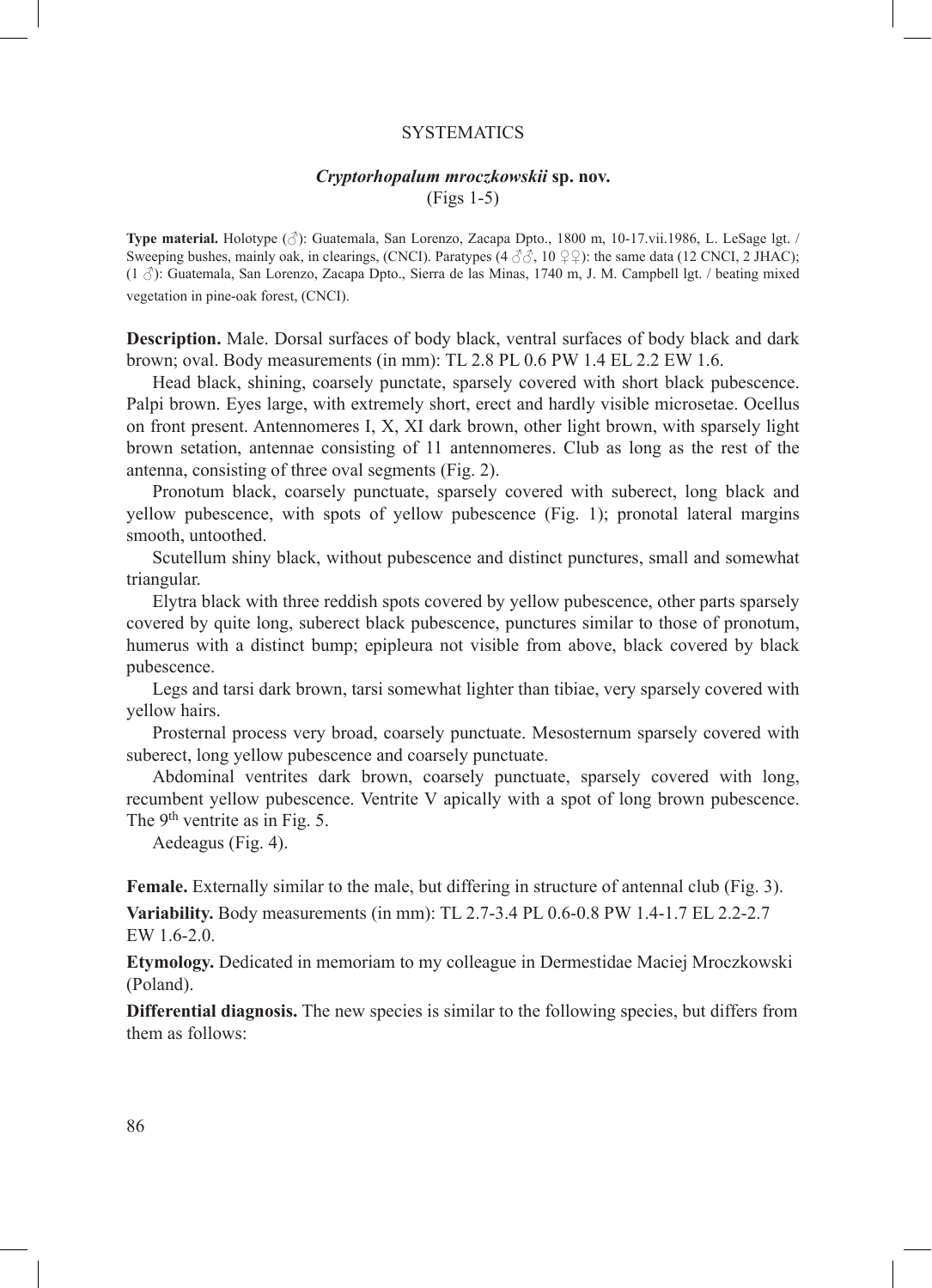|                                       | C. sexsignatum<br>Reitter, 1881                                                      | C. mroczkowskii<br>sp. nov.                                                          | $C$ eximium<br>Arow, 1915      | C. quadripunctatum<br>Guérin-Ménevile,<br>1838                                                              |
|---------------------------------------|--------------------------------------------------------------------------------------|--------------------------------------------------------------------------------------|--------------------------------|-------------------------------------------------------------------------------------------------------------|
| antennae                              | antennomeres X-XI<br>dark brown, other light<br>brown                                | antennomeres I, X, XI<br>dark brown, other light<br>brown                            | entirely brown                 | entirely brown or dark<br>brown                                                                             |
| number of                             | three / yellow-whitish                                                               | three / yellow                                                                       | two / orange-yellowish         | two / yellow                                                                                                |
| elytral spots<br>/ colour of<br>spots |                                                                                      |                                                                                      |                                |                                                                                                             |
| pronotal<br>pubescence                | lateral parts yellow<br>with small yellow<br>spot near scutellum,<br>otherwise brown | lateral parts yellow<br>with small yellow<br>spot near scutellum,<br>otherwise brown | entirely black                 | lateral parts yellow<br>with small yellow<br>spot near scutellum,<br>otherwise brown                        |
| Distribution                          | Brazil; French Guyana                                                                | Guatemala                                                                            | Brazil; French Guyana;<br>Peru | Belize; Brazil; French<br>Guyana; Guatemala;<br>Honduras; Panama;<br>Peru; Suriname;<br>Trinidad; Venezuela |

# *Cryptorhopalum mordelloide* **Sharp, 1902**

**Material examined.** Guatemala, Zacapa, above S. Lorenzo, 1800-2000 m, 7.xi.1986, M. Sharkey lgt., 3 ♀♀, J. Háva det., (CNCI); Guatemala, San Lorenzo, Zacapa Dpto., 1800 m, 10-17.vii.1986, L. LeSage lgt. / sweeping in pine-oak forest, 1 ♂, J. Háva det., (JHAC).

**Distribution.** Species known from Guatemala (Sharp 1902, Háva 2007) only; new locality data.

# List of all *Cryptorhopalum* species recorded from Guatemala

*Cryptorhopalum ducale* Sharp, 1902 *Cryptorhopalum equisoleae* Sharp, 1902 *Cryptorhopalum flammulatum* Sharp, 1902 *Cryptorhopalum germanum* Sharp, 1902 *Cryptorhopalum guatemalenum* Sharp, 1902 *Cryptorhopalum instabile* Sharp, 1902 *Cryptorhopalum misellum* Sharp, 1902 *Cryptorhopalum mordelloide* Sharp, 1902 *Cryptorhopalum mroczkowskii* sp. nov.